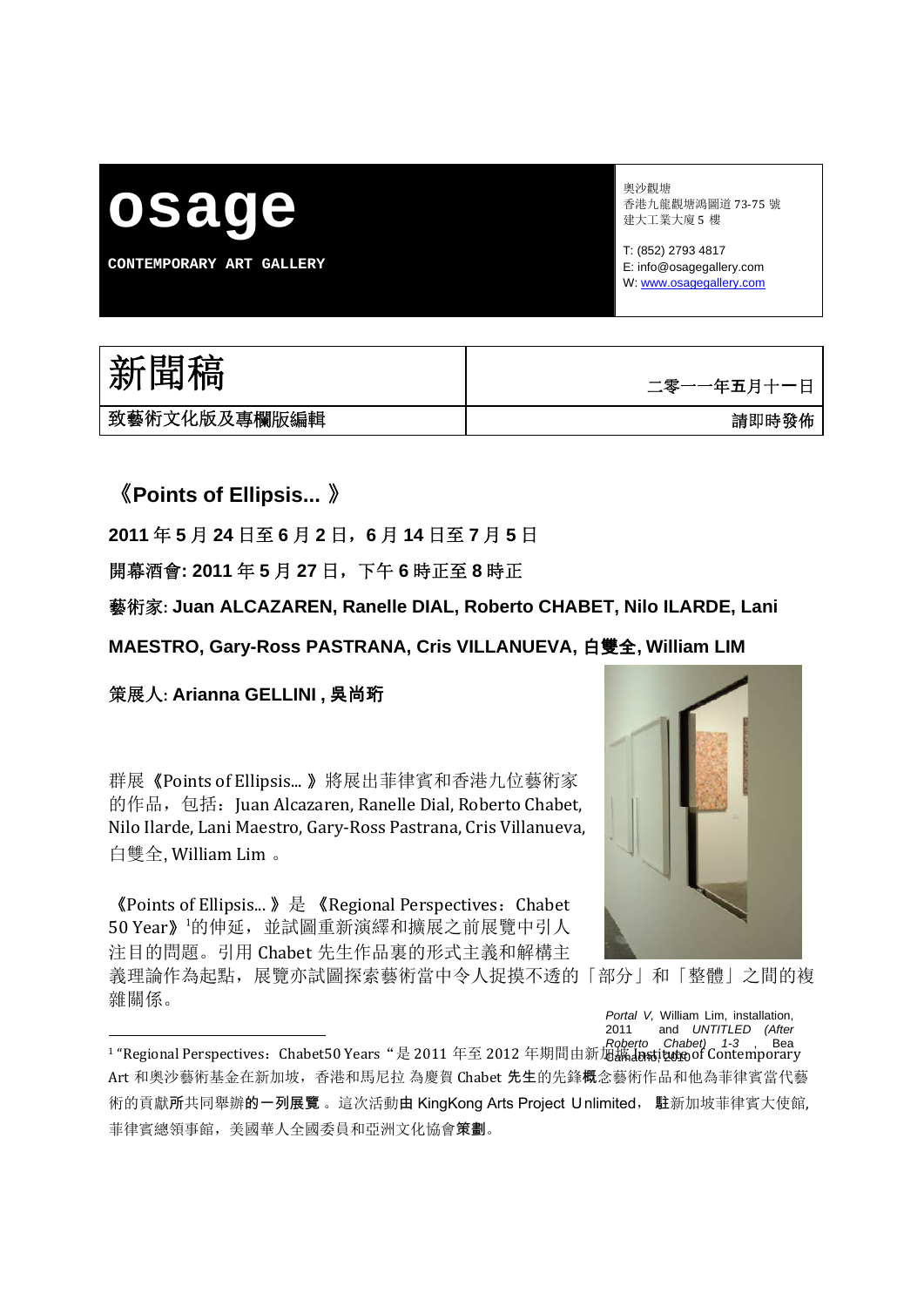在藝術裏,不論是製造藝術品本身或是藝術品在展覽空間中,「部分」是形成「整體」結 構和身份的重要元素。同時,這些「部分」亦被「整體」的存在限制和局限。到什麼程度 作品才會被視為展覽「整體」的「部分」?到什麽地步展覽的理解才會被主題或藝術品的 獨立意思所操控?《Points of Ellipsis... 》試圖揭開其中一些疑問,分析藝術品的位置和交 流如何影響展覽「整體」的身份。

在語法的運用中,"..."是省略標點,故意省略某些文字;省略號出現在一段演講的停頓 中,或者是一段未完成的想法的索引標誌。"..."通過一段沉默的迴聲給予延緩和突出的 段子, 連接兩個段落之間無形的思路。《Points of Ellipsis... 》, 作為展覽的名稱, 特別挑 選這九位藝術家的作品,化成一段文字中的句子,將句子之間無形和神秘的思路呈現眼前  $\circ$ 

展覽中的九位藝術家以不同的手法,把「部分」與「整體」之間的內在激烈競爭視覺化。 作品中的臨時性和分散性不單突出「部份」的最終構成、功能和能量,並質疑整體展覽的 存在。

香港本地藝術家和建築師 William Lim 曾在《Complete & Unabridged Part II》 展覽中作出 「建築介入」, 畫廊的牆外開了與作品視覺和應的洞。今次 Lim 亦會以改變他之前的「介 入」來干涉今次展覽的外表。他將注意力集中到牆的維度中,在之前其中一個小洞外圍割 開一個新洞,從而將一面牆從一個空間元素轉變到一個在空間中的物體,從「整體」變回 「部分」。當他把牆的本質從龐大的「整體」變回破碎的「部分」的同時,他的作品和行 動亦反映了「部分」和「整體」之間的互動關係,並引發起一連串對展覽創作的提問。

‐‐完‐‐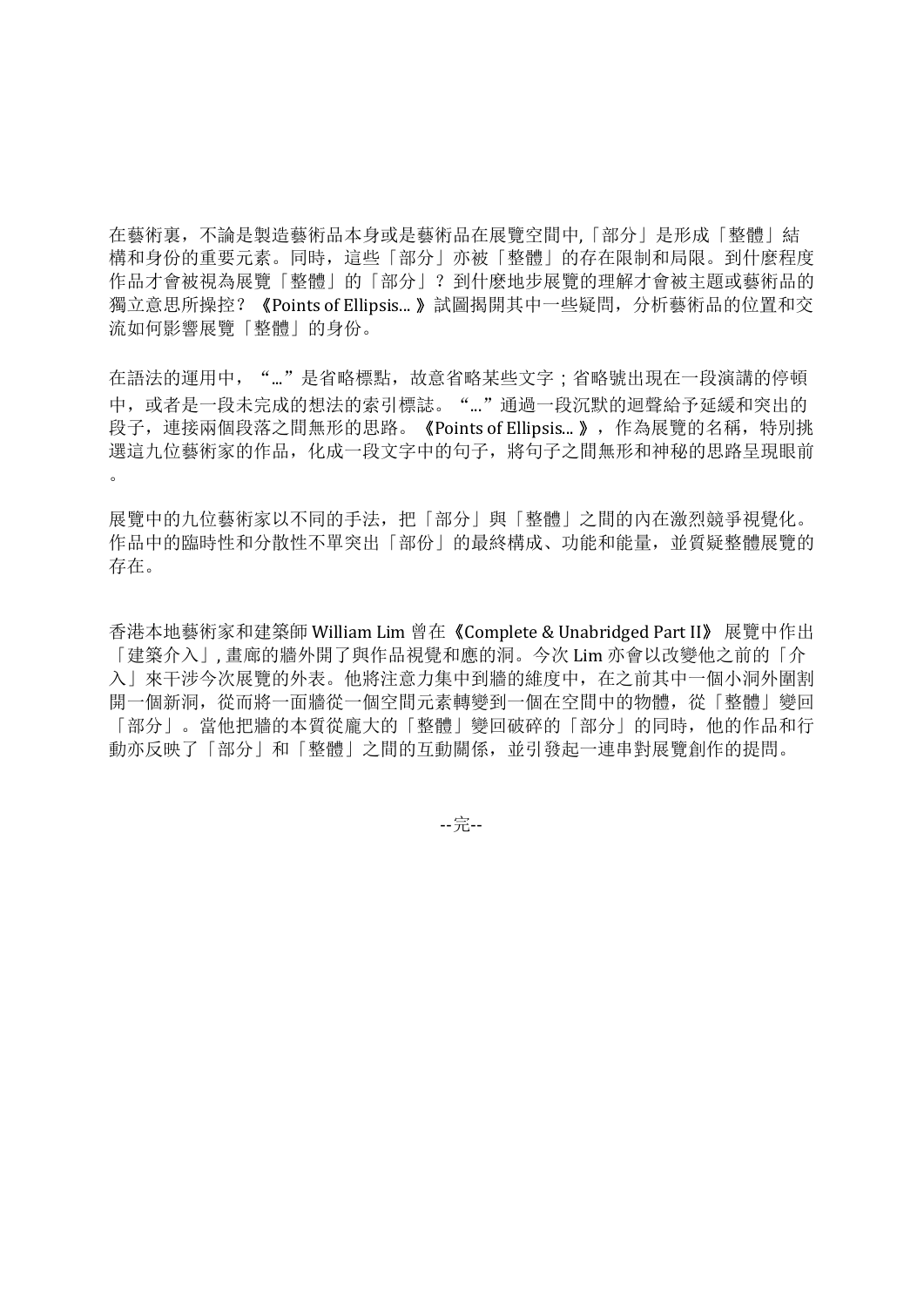## 關於《**POINTS OF ELLIPSIS...**》

|          | Juan Alcazaren, Ranelle Dial, Roberto Chabet, Nilo Ilarde, Lani |
|----------|-----------------------------------------------------------------|
| 藝術家:     | Maestro, Gary-Ross Pastrana, Chris Villanueva, 白雙全, William     |
|          | Lim                                                             |
| 策展人:     | Arianna Gellini ,吳尚珩                                            |
| 展覽地點:    | 奧沙觀塘                                                            |
| 地址:      | 香港九龍觀塘鴻圖道 73 – 75 號建大工業大廈 5 樓                                   |
| 展期:      | 2011年5月24日至6月2日/6月14日至7月5日                                      |
| 開幕酒會:    | 2011年5月27日,下午6時正至8時正                                            |
| 電話:      | (852) 2793 4817                                                 |
| 開幕酒會贊助商: | San Miguel<br>-Vittel                                           |

## [附]

附錄一:作品圖像



*Ethnic Bullet* (2010) by Cris Villanueva, Jr. 2 panels, 122cm X 183cm each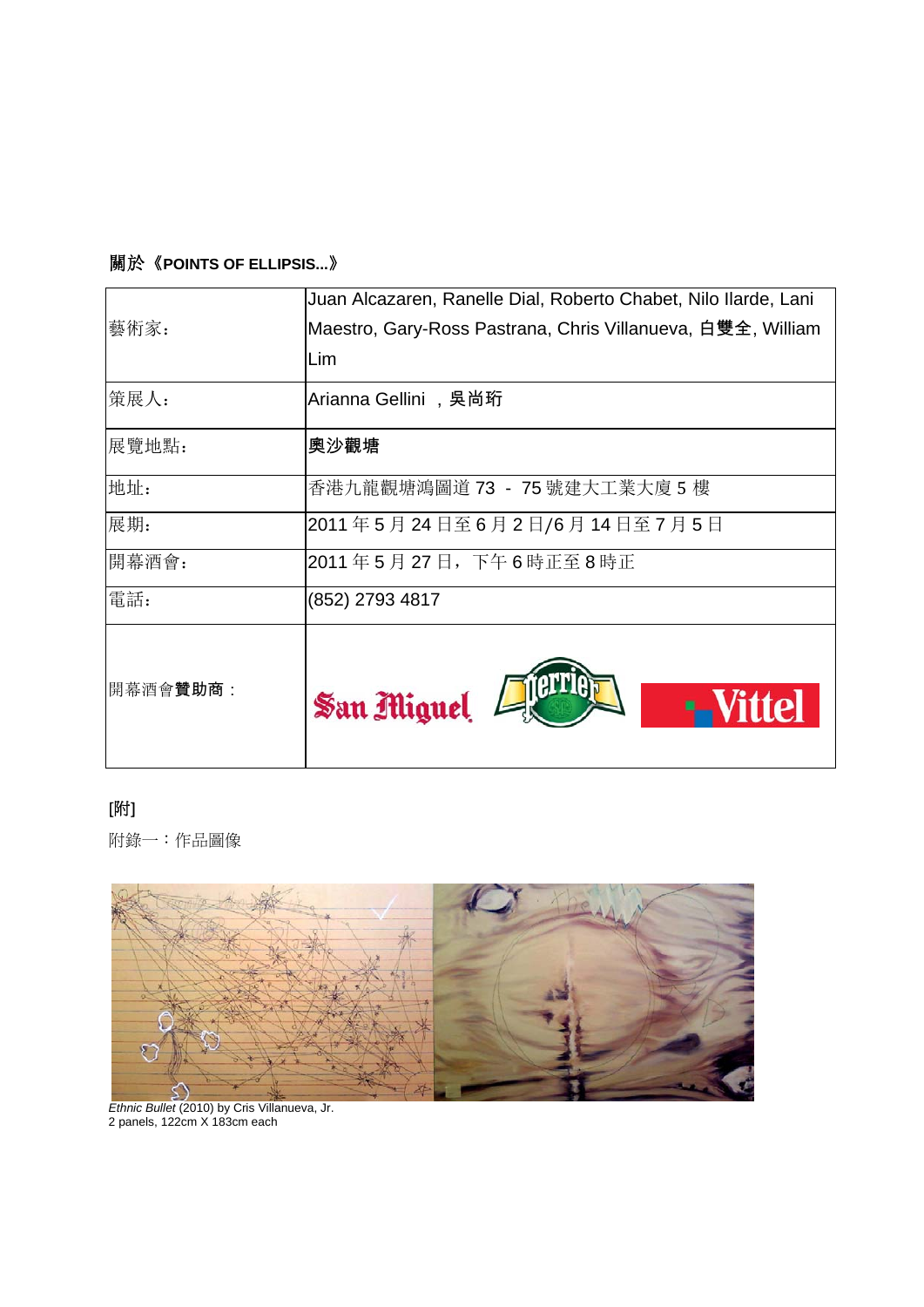

*Russian Painting 1* (1984/2010) by Roberto Chabet Installation, 243.84 x 426.72 x 30.48 cm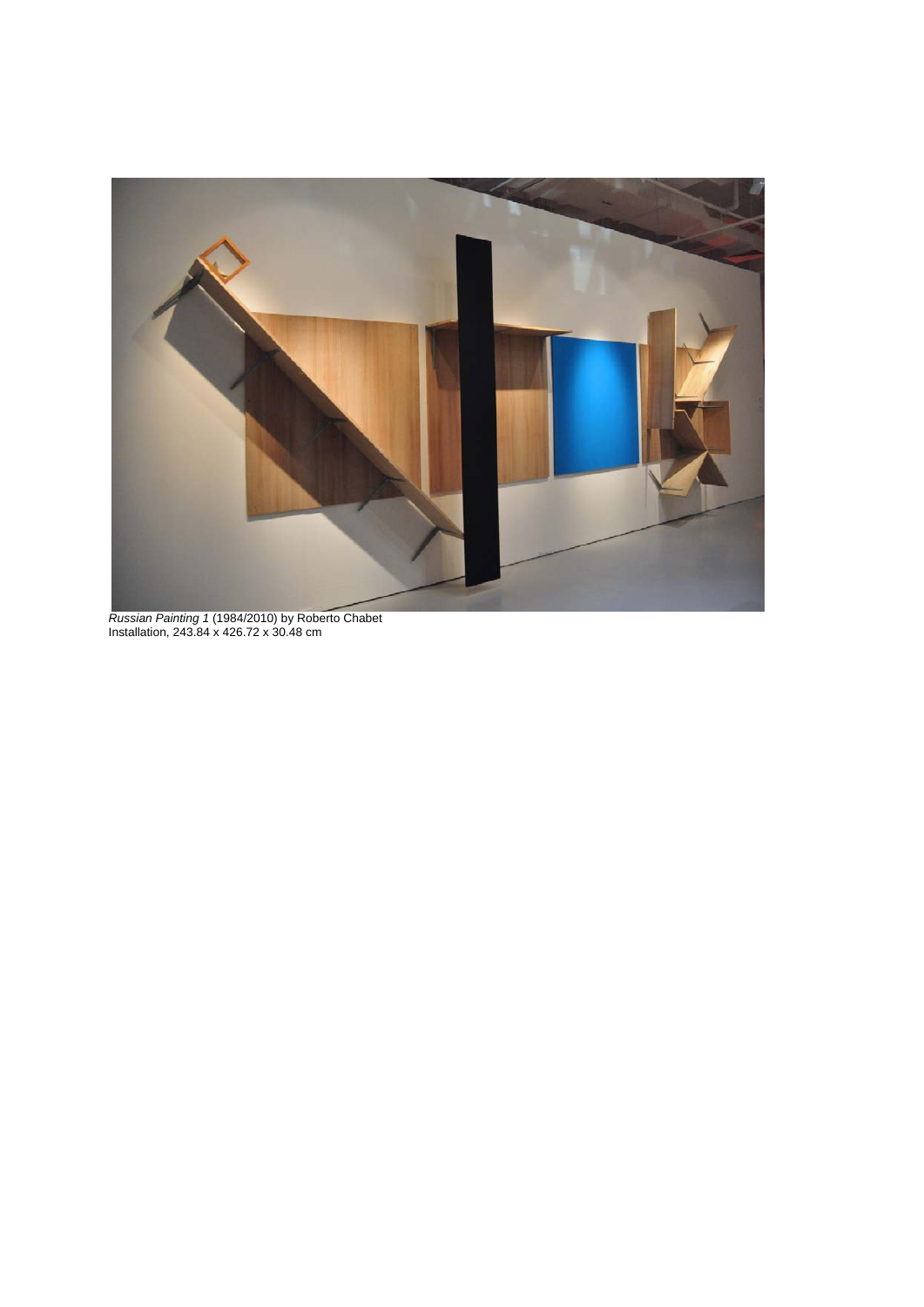#### 關於奧沙畫廊

奧沙畫廊為國際性的藝術機構,於香港和上海均設有展覽空間,致力推廣國際及亞洲的當代視覺 藝術。奧沙畫廊的展覽網絡遍及亞洲多個地區,有助探索在亞洲以至亞洲以外不同地區的多元化 而又複雜的藝術關係。畫廊所代理的包括區內一些最具代表性及最有趣的藝術家,而各地的展覽 空間則為他們提供了一個跨越亞洲的創作平台。奧沙亦與多位備受推崇的國際藝評家和策展人緊 密合作,籌劃及推廣探討當代議題相關的展覽和項目。

除舉辦大型群展和專題展覽外,奧沙畫廊亦為一些最具代表性的亞洲藝術家舉辦個展,當中包括 來自中國的孫原和彭禹、沈少民、蔣志,以及其他亞洲藝術家,如石家豪(香港),Nipan Oranniwesna(泰國)和蔡佳葳(台灣)。

奧沙畫廊屬於奧沙集團 www.osageartideas.com, 其內包括奧沙基金, 奧沙藝術顧問, 和奧 沙設計。

#### 展覽預告

奧沙觀塘

《展演的叙事》 藝術家:張怡,何子彥,王浩然 策展人:姚嘉善 2011 年 5 月 24 日至 2011 年 7 月 18 日 預展及酒會:2011 年 5 月 27 日,下午 6 時正至 8 時正

奧沙蘇豪

《LSIISLTENNT》 藝術家: Poklong Anading 策展人: 陳浩揚 2011 年 5 月 20 日至 2011 年 6 月 20 日 開幕酒會:2011 年 5 月 19 日,下午 6 時正至 8 時正

更多詳情請瀏覽 www.osagegallery.com